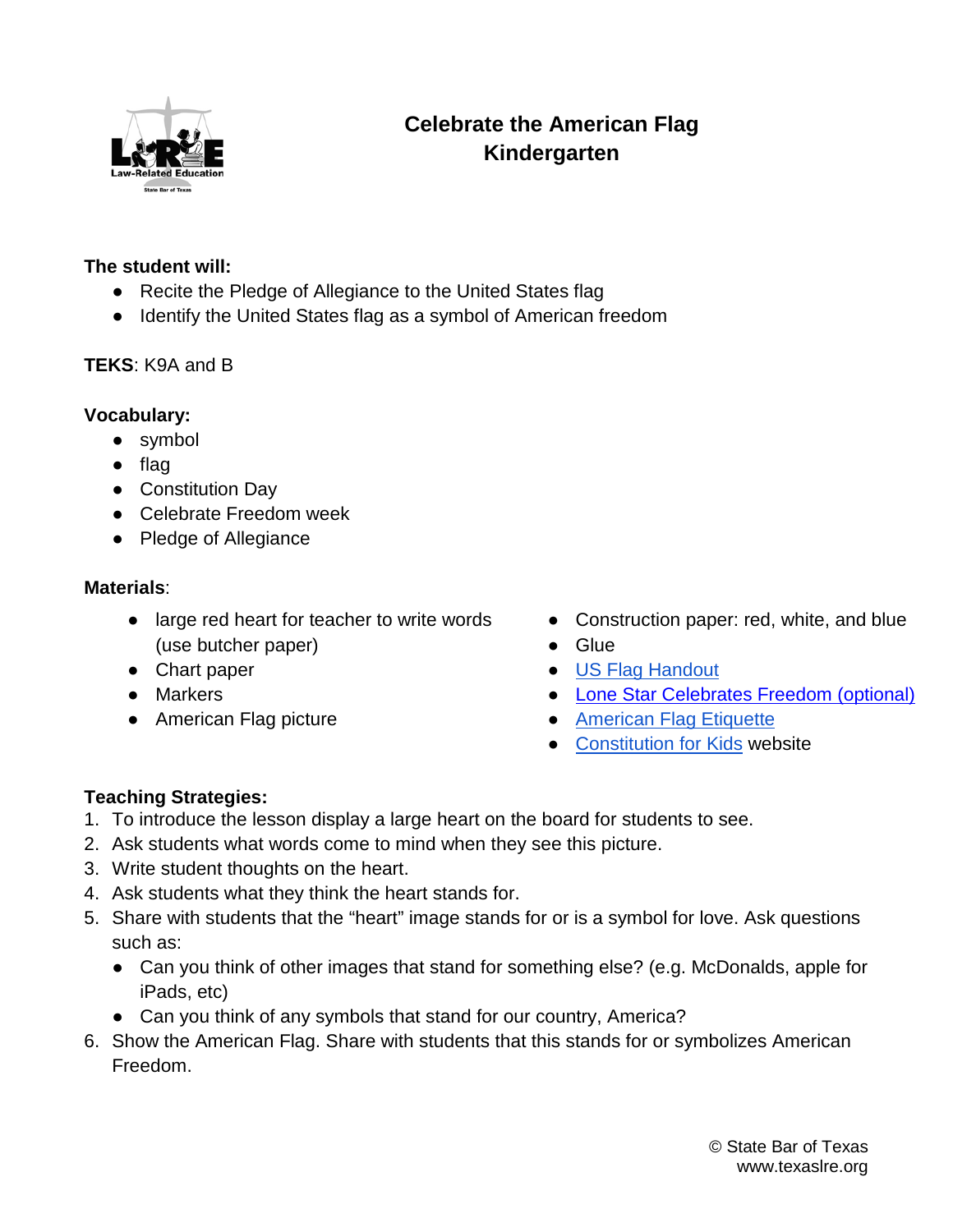- 7. Have students look at the flag and make observations about what they see. (red stripes, white stripes, stars, blue, etc.)
- 8. Ask students to tell you how many stars and stripes they see.
- 9. Share with students the following about the flag:
	- It has 13 stripes that stand for or symbolize the 13 original colonies that started the United States a long time ago.
	- It has 50 stars that stand for or symbolize each state in the United States.
- 10.Share with students that this week we observe Celebrate Freedom week in honor of all the freedoms we have as citizens of the United States. During this week we also celebrate Constitution Day. The Constitution is the set of rules we follow in our country. It belongs to the United States. It belongs to all Americans. Just like you have rules you follow at home and in school, there are rules we follow as citizens of the United States. All those rules are stated in the Constitution. The Constitution gives us our rights and freedoms as Americans. It was adopted on September 17, 1787. We celebrate the Constitution each year during Celebrate Freedom week on September 17.
- 11.Explain that in honor of Celebrate Freedom week, each student will create a flag to celebrate our freedoms as Americans. Pass out red stripes, white stripes, blue rectangles, white stars (or draw them on the blue rectangle).
- 12.Have students create flags. Lead students in the process of doing this. Allow students time to place all the stripes on the flag first before gluing them down.



- 13. Have students complete the US Flag Handout and fill in the blanks.
- 14.Attach the flag handout to the flag and display in the classroom.
- 15.To honor this symbol of America, we recite the Pledge of Allegiance every day. Let's recite that pledge now. Have students stand and recite the pledge.